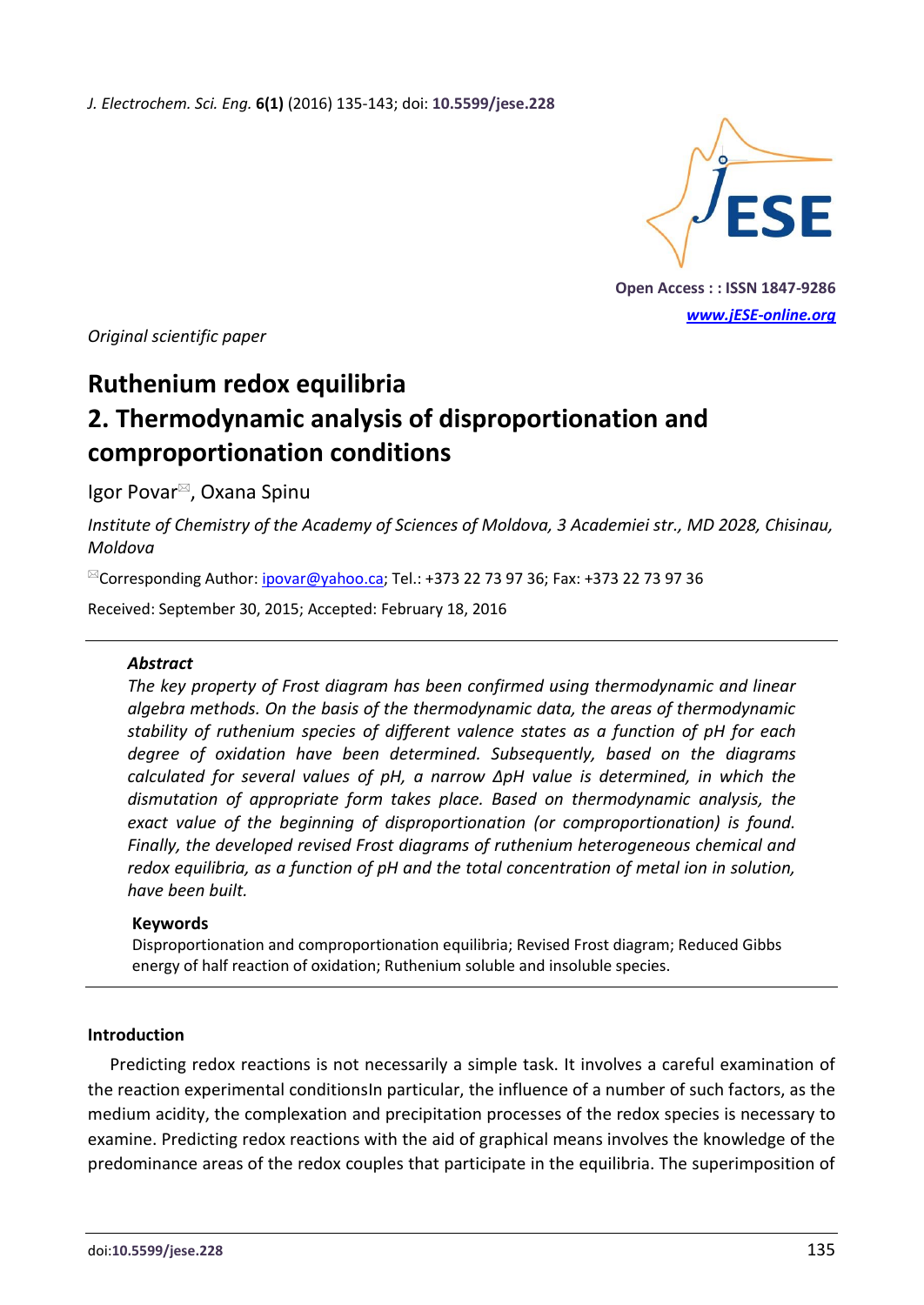the predominance areas of the two different redox couples permits us to predict the evolution of the global redox reaction qualitatively.

The Frost diagrams (FD) are used to represent the disproportionation conditions of ions and allow judging the possibility along with the extent of disproportionation (comproportionation) of the valence states of the element. In this diagram, there is represented the dependence of the reduced standard energy of formation of ions  $\Delta \tilde{G}_{f}^{0}(i) = \Delta G_{f}^{0}(i) / F$  (where F is the Faraday constant equal to 96485 C mol-1) on the degree of oxidation of an element (*n*) [1]. So, the Gibbs energy change is expressed in eV/mol. FD, being simple to accomplish, characterizes clearly the disproportionation (dismutation) processes of ions in solution. The disproportionation occurs if the value  $\Delta \tilde{G}_{f}^{0}(i)$  of the analyzed ion is situated above the straight line joining the points  $\Delta \tilde{G}_{f}^{0}(i)$  of neighboring valence forms on the  $\Delta \tilde{G}^0_f(i) = f(n)$  diagram. In the case of oxygen-containing species (ions, molecules), on the ordinate axis the standard Gibbs free energy of formation of species (  $\Delta \tilde{G}_{\rm f}^{\rm o}(i)$  ) minus the Gibbs energy of a number *x* of water molecules, equal to the number of oxygen atoms in the examined species  $(\Delta \tilde{G}_{f}^{0}(i) = \Delta G_{f}^{0} - x \Delta G_{f}^{0}(H_{2}O))$ , is placed. When the valence form contains more than one element, which is subject to redox transformations, the  $\Delta G_{\rm f}^{\rm O^*}$  values is calculated per one atom. The standard redox potential represents the negative slope of the straight line joining two points on the diagram, corresponding to any two valence forms, since the equality is valid:  $E^0 = - \Delta G_{\rm f}^{0*}$  $E^0 = -\Delta G_{\rm f}^{0\ast}$  / n Here the *n* quantity coincides with the degree of oxidation of the ion of interest. The angle of inclination of the curve for the given pair of the valence forms characterizes the ability of interaction with the formation of the products with a lower Gibbs energy. By means of this diagram it is easy to establish whether a particular ion is stable against disproportionation. Therefore, the Frost diagram is a convenient source of understanding complex redox chemistry of any element in its various oxidation states and sometimes under different reaction conditions like pH etc. Details and the mechanics of constructing Frost diagrams can be found in numerous basic chemistry books [1-17].

According to a rigorous line of argument, predictions based on Frost diagrams are not more accurate than those given by only considering the standard potentials of couples. In other words, the predictions given by this strategy are only accurate when the redox species involved in the reaction are in their standard states. But these predictions may sometimes be inverted in other experimental conditions. Because standard potentials involve pH 0, Frost diagrams are implicitly drawn for pH 0. For other pH values, the apparent standard potentials must be used in order to build the diagrams. Actually, they are often drawn for pH 0 and pH 14. Hitherto, the Frost diagrams can be used only under standard conditions, *i.e.* for semi-quantitative estimations. However, under non-standard, real conditions, a number of factors such as pH, concentrations of soluble forms, participation of each valence state of element in diverse auxiliary chemical reactions (precipitation, complex formation, hydrolysis *etc*.) can exert influence on the disproportionation-comproportionation processes.

The Frost diagrams, easily realizable, clearly represent the processes of ion dismutation. But FD drawn this way, suffer from a number of drawbacks, namely:

- The diagrams can be only used under standard conditions. Under real conditions a decisive influence on the possibility of occurring dismutation processes can have such factors as acidity, concentration of soluble species and the formation of solid phases;
- In function of the solution pH, metal ions are subject to hydrolysis with the formation of mononuclear and polynuclear hydroxocomplexes. In the second case the degree of disproportionation depends on the concentration of metal ions in the solution [18];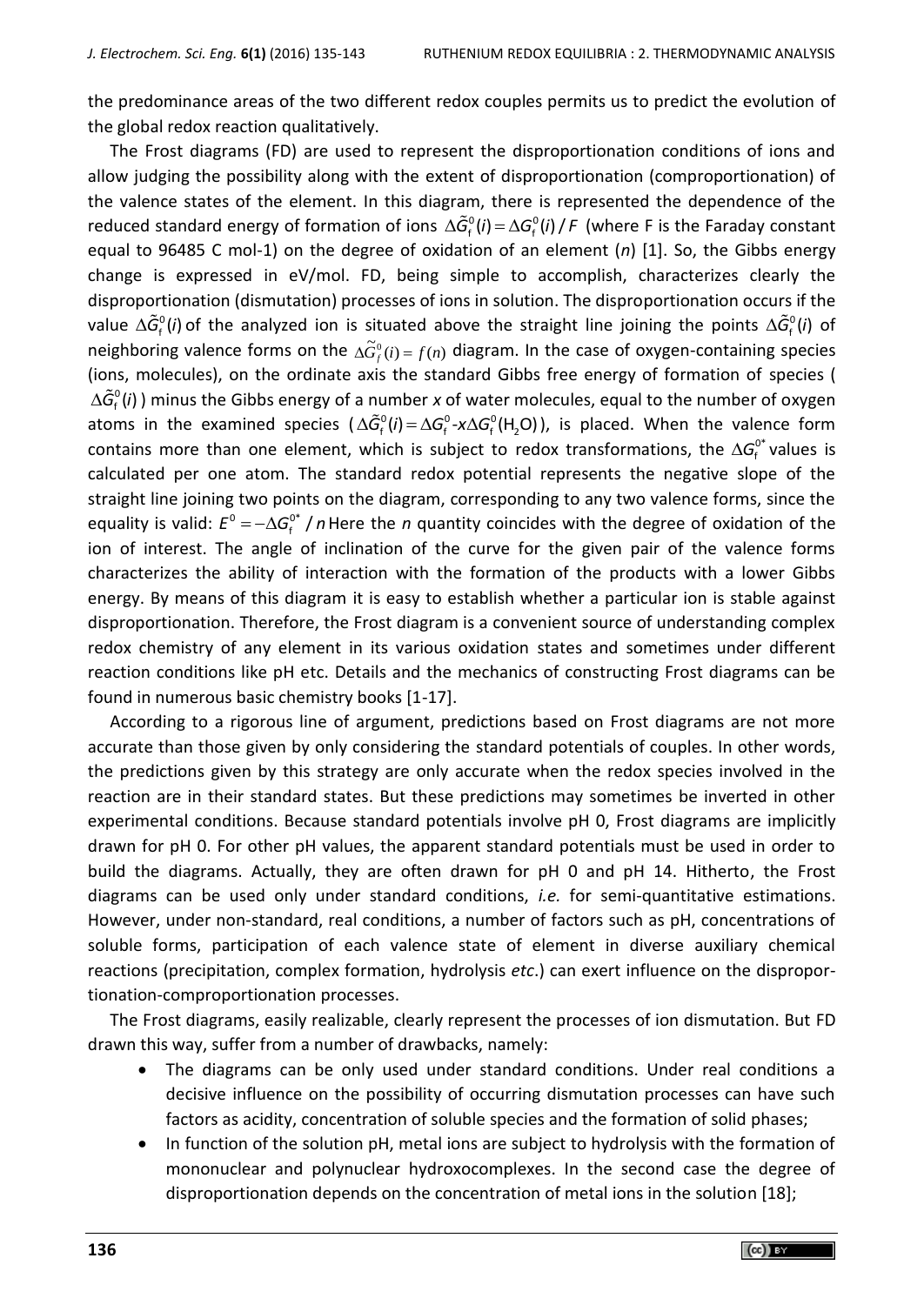Conditions of dismutation reactions may be influenced by complex formation reactions.

The goal of this paper is to propose a method to build Frost diagrams under real, non-standard conditions (called here as modified Frost diagrams, MFD), based on rigorous thermodynamic analysis of chemical equilibria in the system  $Ru-H<sub>2</sub>O$ , taken into consideration all the factors mentioned above. Proof of the theorem for necessary conditions of disproportionation processes has been also completed.

# **Theory and calculations**

# *Proof of the theorem for necessary conditions of disproportionation processes*

The disproportionation occurs if the value  $\Delta \tilde{G}_{f}^{\circ} (i)$  of the analyzed ion is situated above the straight line joining the points  $\Delta \tilde{G}_{f}^{0}(i)$  of neighboring valence forms on the  $\Delta \tilde{G}_{f}^{0}(i) = f(n)$  diagram. In the case of oxygen-containing species (ions, molecules), on the ordinate axis the standard Gibbs free energy of formation of ion  $(\Delta G_{\rm f}^{\rm o}(i))$  minus the Gibbs energy of a number *x* of water molecules, equal to the number of oxygen atoms in the examined species  $(\Delta G_f^{0*} = \Delta G_f^0 - x \Delta G_f^0 (H_2 O))$  is placed. When the valence form contains more than one element, which is subject to redox transformations, the  $\Delta G_f^{0*}$  values is calculated per one atom. The standard redox potential represents the negative slope of the straight line joining two points on the diagram, corresponding to any two valence forms, since the equality is valid:

$$
E^0=-\Delta G_f^{0*}/n
$$

Here the *n* quantity coincides with the degree of oxidation of the ion of interest. The angle of inclination of the curve for the given pair of the valence forms characterizes the ability of interaction with the formation of the products with a lower Gibbs energy. By means of this diagram is easy to establish whether a particular ion is stable against disproportionation. The disproportionation occurs when  $\Delta G_{f}^{0^*}$  of ion lies above the straight line joining the Gibbs energies of two neighboring valence forms. This is explained by the fact that  $\Delta G_f^{0^*}$  of the products of disproportionation reaction corresponds to the point situated at the intersection of this line with the vertical passing through the point corresponding to this ion. In addition, the greater the gain in energy, the less stable the ion towards its disproportionation in solution. This property of diagram can be fundamented using thermodynamic and linear algebra methods. We present here a brief proof.

We will examine the redox system formed from the ions of an element, which are in three valence states: *a, b* and *c*. Let the following reaction of disproportionation takes place in this system:

$$
(c-a)M^{b+} = (c-b)M^{a+} + (b-a)M^{c+} \tag{1}
$$

and

$$
\Delta G_r^0 = \left[ (c-b)\Delta G_f^0(a) + (b-a)\Delta G_f^0(c) \right] - (c-a)\Delta G_f^0(b) < 0 \tag{2}
$$

The reaction (1) is characterized by the following sequence of the standard redox potentials:

$$
E_{a/b}^{0}
$$
 >  $E_{a/c}^{0}$  >  $E_{b/c}^{0}$ 

In the case of reaction (1) occurring, the points  $a$  ( $\Delta G_f^0$  (*a*), *a*), *b* ( $\Delta G_f^0$  (*b*), *b*) and *c* ( $\Delta G_f^0$  (*c*), *c*) on the diagram  $\Delta G_f^0(i) = f(n)$  correspond to the subsequent valence states (Fig. 1).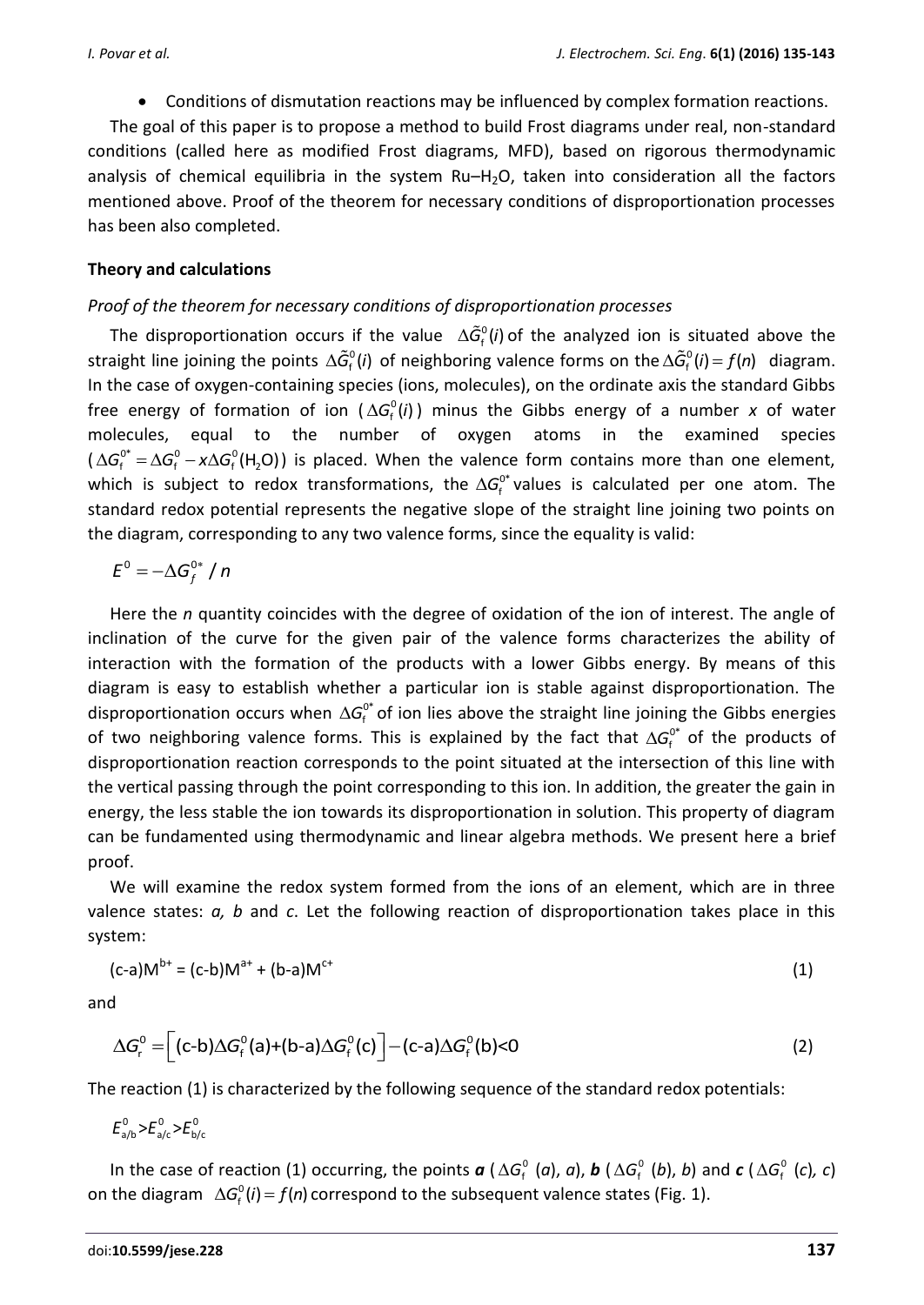

Degree of oxidation *Figure 1. The Frost diagram for the case analyzed in this paper.*

We will prove that if the point  $b$  ( $\Delta G_{\rm f}^{\rm o}$  (*b*), *b*), corresponding to the intermediate valence, lies above the straight line *ac* joining the *a* and *c* points, which characterize respectively the forms with lower and larger valences, then the disproportionation reaction (1) occurs. If the straight line *ac* is drawn through the points *a* and *c*, then the point *b* is situated above the line. We will draw the line perpendicular to the axis *n* through the point *b*. We will denote the intersection point of the straight line perpendicular to straight line *ac* through *x* ( <sup>0</sup> *G*<sup>f</sup> (*x*)*, x*). The equation of the straight line can be represented by the expression

$$
\frac{\Delta G_{\rm f}^{\rm o}(x) - \Delta G_{\rm f}^{\rm o}(a)}{x - b} = \frac{\Delta G_{\rm f}^{\rm o}(c) - \Delta G_{\rm f}^{\rm o}(a)}{c - b} \tag{3}
$$

from where we get

m where we get  
\n
$$
(c-x)\Delta G_f^0(a) + (x-a)\Delta G_f^0(c) = (c-a)\Delta G_f^0(x)
$$
\n(4)

On the other hand, under the conditions needed for the reaction (1) to occur, from the

inequality (2) it follows that  
\n
$$
(c-b)\Delta G_f^0(a) + (b-a)\Delta G_f^0(c) < (c-a)\Delta G_f^0(b)
$$
\n(5)

Therefore, if the *b* point is located right above the *ac* straight line, the spontaneous disproportionation of  $M^{b+}$  to  $M^{a+}$  and  $M^{c+}$  takes place. So, the proof is done!

*Thermodynamic analysis of disproportionation - comproportionation conditions of Ru in different valence states*

Fig. 2 shows the disproportionation of Ru(II) in Ru(0) and Ru(III).

The dotted line drawn through the points corresponding to Ru(0) and Ru(III) is well below the corresponding  $\Delta G_{\rm f}^0$  point of the Ru(II) ion. Similarly, one deduces that species Ru(V), Ru(VI) and Ru(VII) are unstable with respect to disproportionation in Ru(IV) andRu (VII). For example, at disproportionation of Ru (VI),  $\Delta G_{\rm f}^{\rm o}$  comes down to the value corresponding to the cross point on the dotted line. Therefore, the disproportionation of Ru(VI) to Ru(IV) and Ru(VIII) is accompanied by the  $\Delta G_{\rm f}^{\rm o}$  decrease and, as a result, it occurs spontaneously. Higher is the energy gain, the more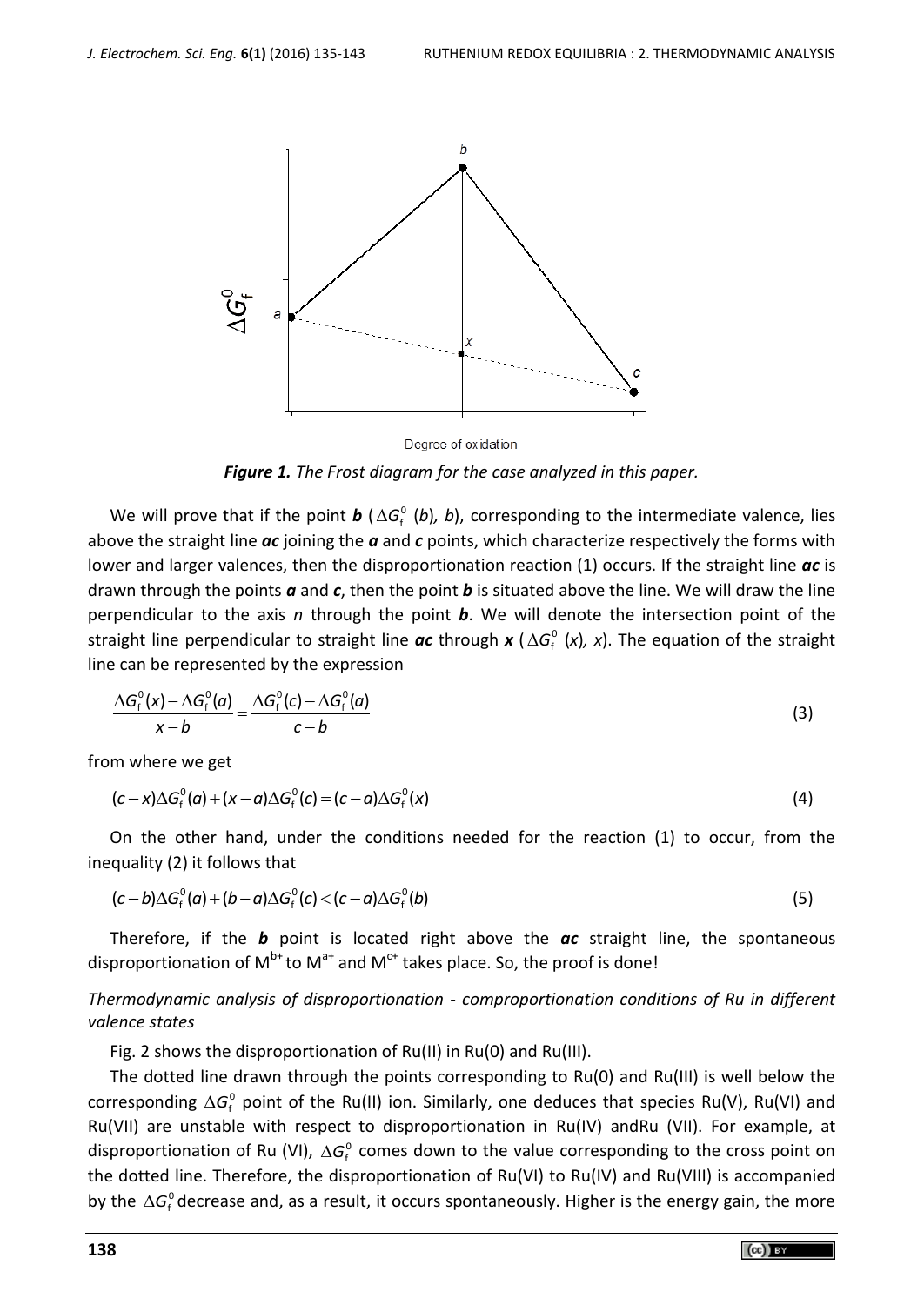(6)

unstable is ion with respect to disproportionation in solution. But, as it was above-mentioned, FD drawn by this way, suffers from a number of weaknesses. The improved version of the Frost diagrams under conditions, different from standard ones, MFD, enables to use the Gibbs energy change of oxidation half reaction of metal to the corresponding valence state under real conditions instead of  $\Delta G_{\rm f}^0$ .

For example, in the case of Ru(IV) the change in standard Gibbs energy of half reaction:

$$
Ru + 2H_2O = Ru(OH)_2^{2+} + 2H^+ + 4e
$$

is equal to

equal to  
\n
$$
\Delta G_r^0 = \Delta G_f^0 \left( \text{Ru(OH)}_2^{2+} \right) - 2\Delta G_f^0 \left( \text{H}_2\text{O} \right) = \Delta G_f^0 \left( \text{Ru(OH)}_2^{2+} \right)
$$
\n(7)

For the calculation of the change in standard Gibbs energy of half reaction (6) under real conditions the equation of isotherm reaction should be applied:

 $\Delta G_r = \Delta G_r^0 + \nu \log C_{\text{Ru}}^0 [\text{H}^+]^4$ ,

where  $\nu = RT/F \ln 10$ ,  $C_{\text{\tiny Ru}}^0$  is the ruthenium total concentration in mixture. Within the used approach of MFD, the slope of the line that connects two valence states, constitutes the formal (conditional) redox potential. In the case of formation of the solid phase, RuO2∙H2O(s) according to the equation of reaction

+  $Ru + 4H<sub>2</sub>O = RuO<sub>2</sub> × 2H<sub>2</sub>O (s) + 4H<sup>+</sup> + 4e$ 

the equation of isotherm is

 $\Delta G_r = \Delta G_r^0 + \nu \log[H^+]^4 = \Delta G_r^0 + 4\nu\rho H.$ 

# **Results and discussion**

A preliminary step in the construction of MFD is to determine the thermodynamic stability of valence states, in function on the pH solution and  $C_{\text{\tiny Ru}}^0$  [19] (see Table 1).

| Ru(II)  | $Ru^{2+}$                             | 0 < pH < 14.0    | Ru(V)    | Ru <sub>2</sub> O <sub>5</sub> (am) | 0 < pH < 14.0       |
|---------|---------------------------------------|------------------|----------|-------------------------------------|---------------------|
| Ru(III) | $Ru^{3+}$                             | 0 < pH < 1.76    | Ru(VI)   | RuO <sub>a</sub> <sup>2</sup>       | 0 < pH < 14.0       |
|         | Ru(OH) <sub>2</sub>                   | 1.76 < pH < 2.12 | Ru(VII)  | RuO <sub>A</sub>                    | 0 < pH < 14.0       |
|         | $Ru(OH)_{3}(am)$<br>H <sub>2</sub> O  | 2.12 < pH < 14.0 | Ru(VIII) | $H_2RuO_5$                          | 0 < pH < 11.53      |
| Ru(IV)  | $Ru(OH)22+$                           | 0 < pH < 1.05    |          | HRuO <sub>5</sub>                   | 11.5 < pH <<br>14.0 |
|         | $Ru_{4}(OH)_{12}^{4+}$                | 1.05 < pH < 3.93 |          |                                     |                     |
|         | RuO <sub>2</sub> ·H <sub>2</sub> O(s) | 3.93 < pH < 14.0 |          |                                     |                     |

*Table 1. Calculation of the MFD for Ru-H2O at different pH values*

Then, the change in Gibbs energy for the respective reactions is calculated. For example, at pH 13, we get

1. Ru(0):  $\Delta G_r^0 = 0$  eV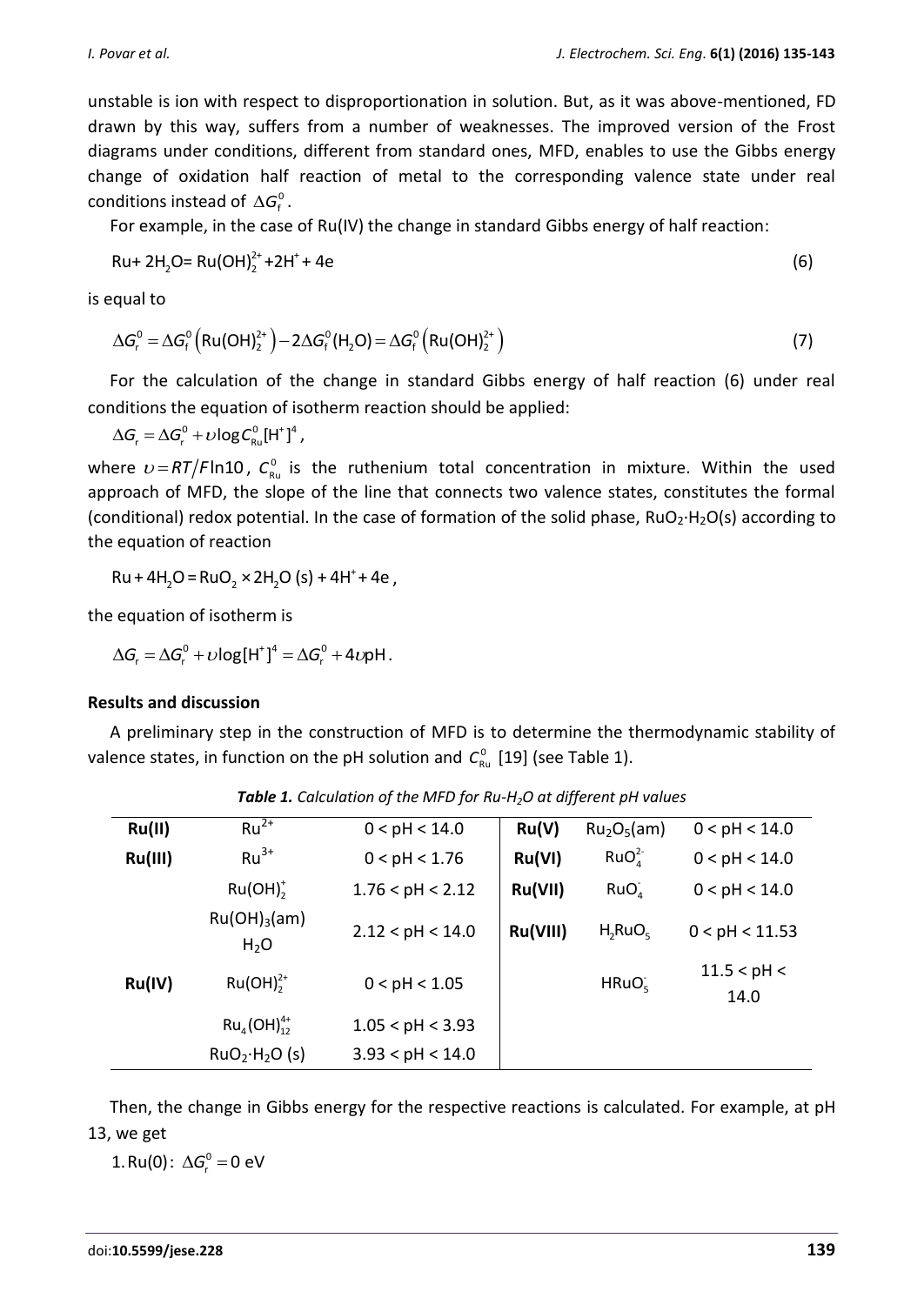2. Ru(II): Ru = Ru<sup>2+</sup> + 2e,  $\Delta G_r^0$  = 1.558 eV  $\Delta G_r = \Delta G_r^0 + \nu \log C_{\text{Ru}}^0 = 1.321 \text{ eV}$ <br>+ 3e,  $\Delta G_r^0 = 1.894 \text{ eV}$ 3. Ru(III): Ru + 4H<sub>2</sub>O = Ru(OH)<sub>3</sub>×H<sub>2</sub>O (am) + 3H<sup>+</sup> + 3e,  $\Delta G_r^0$  = 1.894 eV  $\Delta G_r = \Delta G_r^0 - 3\nu$ pH = -0.413 eV  $^{+}$  + 4e,  $\Delta G^{0}_{r}$  $\Delta G_r = \Delta G_r^0 - 3\nu_1$ <br>2 4. Ru(IV): Ru + 4H<sub>2</sub>O = RuO<sub>2</sub> × 2H<sub>2</sub>O (s)+ 4H<sup>+</sup> + 4e,  $\Delta G_r^0 = 2.671$  eV

$$
\Delta G_r = \Delta G_r^0 - 4\nu pH = -0.405 \text{ eV}
$$
\n(a) +5H<sup>+</sup> + 5e, \Delta G\_r^0 = 3.840 \text{ eV}

 $\Delta G_r = \Delta G_r^0 - 4\nu$ p<br>5. Ru(V): Ru + 5/2H<sub>2</sub>O = 1/2Ru<sub>2</sub>O<sub>5</sub> (am) +5H<sup>+</sup> + 5e,  $\Delta G_r^0$  = 3.840 eV  $\Delta G = \Delta G$ <sup>o</sup> - 5*v*pH = -0.005 eV

 $\frac{2}{4}$  + 8H<sup>+</sup> + 6e, ΔG<sup>o</sup>  $\Delta G_r =$ <br>6. Ru(VI): Ru + 4H<sub>2</sub>O = RuO<sup>2-</sup>+ 8H<sup>+</sup> + 6e,  $\Delta G_r^0$  = 6.655 eV  $\Delta G_r = \Delta G_r^0 + \upsilon \log C_{\text{Ru}}^0 - 8 \upsilon \rho H = 0.266 \text{ eV}$ 

7. Ru(VII): Ru + 4H<sub>2</sub>O = RuO<sub>4</sub> + 8H<sup>+</sup> + 7e,  $\Delta G_r^0$  = 7.241 eV

 $\Delta G_r = \Delta G_r^0 + \nu \log C_{\text{Ru}}^0 - 8 \nu \rho H = 0.852 \text{ eV}$ 

 $\frac{1}{5}$ +9H<sup>+</sup>+8e,  $\Delta G_r^0$  $\Delta G_{\sf r} = 2$ <br>28. Ru(VIII): Ru + 5H<sub>2</sub>O = HRuO<sub>s</sub> + 9H<sup>+</sup> + 8e,  $\Delta G_{\sf r}^{\rm o}$  = 8.919 eV

8.919 eV  
\n
$$
\Delta G_r = \Delta G_r^0 + \nu \log C_{\text{Ru}}^0 - 9\nu\rho H = 1.761 \text{ eV}
$$

MFD for  $C_{\text{Ru}}^0 = 10^{-4}$  and 10<sup>-6</sup> mol/L at different pH values are presented on Figs. 2 and 3. In all the cases MFD suffer essential changes with pH variation. On this base the following conclusions can be made:

- 1. In acidic medium (pH = 0 and 1) stable valence states are: for Ru(III) (Ru<sup>3+</sup> and Ru(OH)<sub>2</sub>), Ru(IV)  $(Ru(OH)<sub>2</sub><sup>2+</sup> or Ru<sub>4</sub>(OH)<sub>12</sub><sup>4+</sup>)$  and Ru(VIII) (as H<sub>2</sub>RuO<sub>5</sub>).
- 2. Ru(II) disproportionates according to the equations:

 $3Ru^{2+} = Ru + 2Ru^{3+}$ 

 $3Ru^{2+} + 4H_2O = Ru + 2Ru(OH)<sub>2</sub><sup>+</sup> + 4H<sup>+</sup>.$ 

3. Ru(V) at  $pH = 0$  and  $pH = 1$  disproportionates according to the scheme

Ru(V) at pH = 0 and pH = 1 disproportionates ac<br>2Ru<sub>2</sub>O<sub>5</sub> (am) +H<sub>2</sub>O+6H<sup>+</sup>=3Ru(OH)<sup>2+</sup>+H<sub>2</sub>RuO<sub>5</sub> (aq)

At the same pH values, Ru(VI) and Ru(VII) are instable:

| $\alpha$ and barne printerates, nativities nativity are instable.                                                         |               |
|---------------------------------------------------------------------------------------------------------------------------|---------------|
| $2RuOa2 + 6H+ = H2RuO5 + Ru(OH)22+ + H2O$                                                                                 | (pH 1)        |
| $2P_1 \cdot Q^2$ $\cdot$ $\Gamma_1 \cdot P_2 \cdot Q_3$ $\cdot$ $\Lambda_1 \cdot P_2 \cdot \Lambda_2 \cdot P_3 \cdot P_4$ | $1 - 11 - 21$ |

$$
2RuO42 + 5H+ = H2RuO5 + 1/4Ru4(OH)124+
$$
 (pH 3)

 $4RuO<sub>4</sub> + H<sub>2</sub>O + 6H<sup>+</sup> = 3H<sub>2</sub>RuO<sub>5</sub> + Ru(OH)<sub>2</sub><sup>2+</sup>$ (pH 1)

 $4 \text{RuO}_4 + \text{H}_2\text{O} + \text{OH} = 3 \text{H}_2\text{NuO}_5 + \text{Nu(OH)}_2$  (pH 3)<br>  $4 \text{RuO}_4 + 2\text{H}_2\text{O} + 5\text{H}^* = 3\text{H}_2\text{RuO}_5 + 1/4\text{Ru}_4(\text{OH})_{12}^{4*}$  (pH 3)

The diagrams Δ*G*r(n) can also be used in the presence of complexing agent:

$$
Ru(IV): Ru(OH)22+ + nCl = Ru(OH)2Cln2-n, n=0-5,
$$

Ru(III):  $Ru^{3+}$  + nCl = RuCl<sub>n</sub><sup>3-n</sup>, , n=0-6,

 $Ru(II): Ru^{2+} + Cl = RuCl^{+}$ .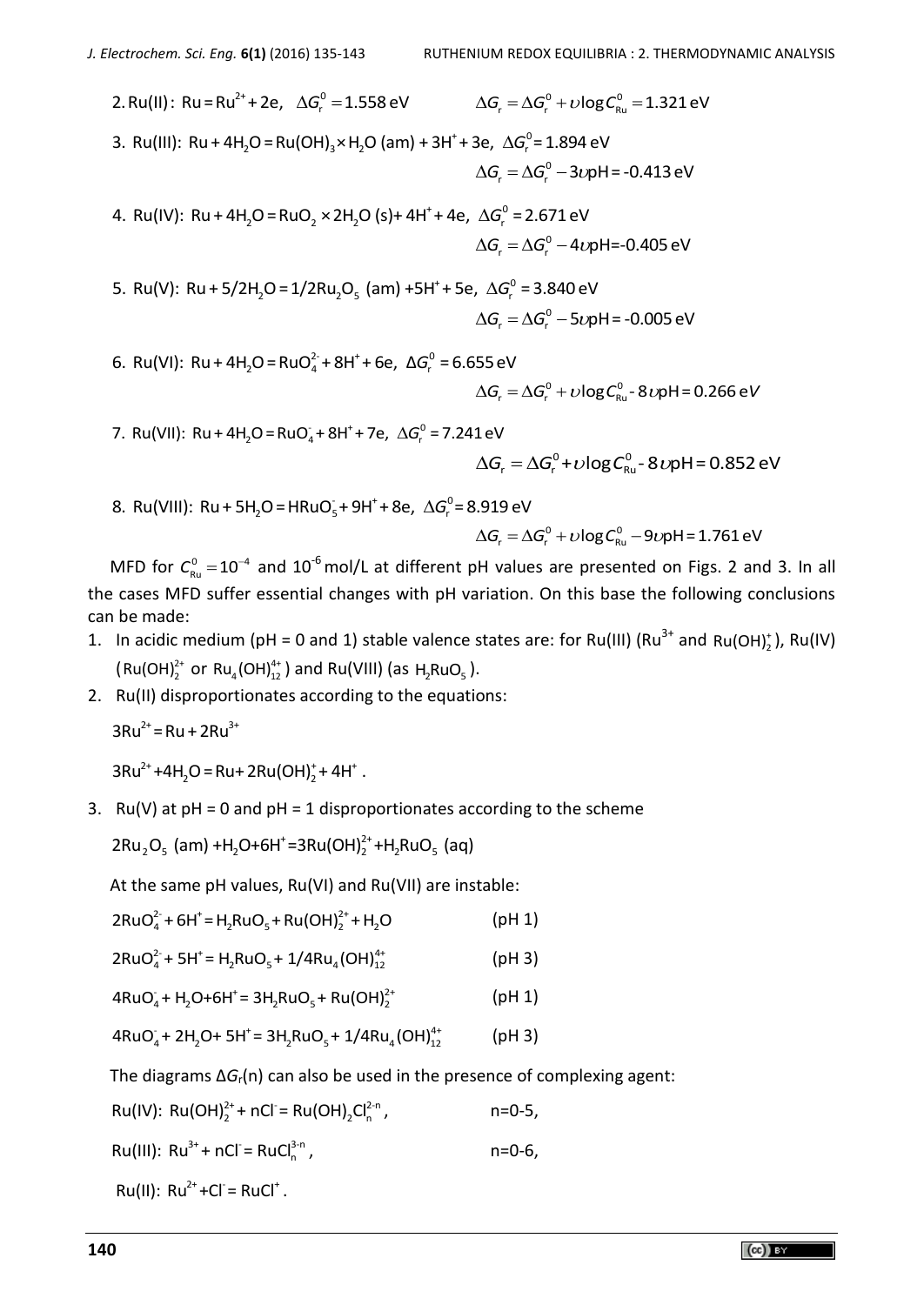In this case  $\Delta G_r$  is a function of 3 variables:  $C_{\rm Ru}^0$ ,  $C_{\rm Cl}^0$  and pH. For the construction of diagrams ΔG<sub>r</sub> = f(n) at different  $C_{\text{cl}}^0$ , it is necessary to maintain constant other two parameters – pH and  $C_{\text{Ru}}^0$ .

The distribution of different species of Ru(IV), Ru(III) and Ru(II) in function on log [Cl<sup>-</sup>] (pH = 0,  $C_{\text{\tiny Ru}}^{\text{\tiny O}}$ =10<sup>-6</sup>mol/L ) is the following:

| Ru(III)                        |                               | Ru(IV)                                                             |  |  |
|--------------------------------|-------------------------------|--------------------------------------------------------------------|--|--|
| $Ru^{3+}log[Cl^{-}]$ <-2.17    |                               | $Ru(OH)22+$<br>log[Cl ] <-1.39                                     |  |  |
| $RuCl2+$                       | $-2.17 < log[Cl^{-}] < -1.57$ | Ru(OH), Cl <sup>+</sup> -1.39 <log[cl<sup>-]&lt;-0.44</log[cl<sup> |  |  |
| RuCl <sub>2</sub>              | $-1.57 < log[Cl] < -0.54$     | Ru(OH), Cl <sub>A</sub> <sup>2</sup><br>log[Cl ]>-0.44             |  |  |
| RuCl <sub>3</sub> <sup>0</sup> | $-0.54 < log[Cl^{-}] < 0.16$  | Ru(II)                                                             |  |  |
| RuCl <sub>A</sub>              | $0.16 < log[Cl^{-}] < 0.30$   | $Ru^{2+}$<br>log[Cl ]<0.48                                         |  |  |
| $RuCl_{5}^{2-}$                | $0.30 < log[Cl^{-}] < 0.40$   | RuCl <sup>+</sup><br>$log[Cl^{-}]>0.48$                            |  |  |
| RuCl <sub>6</sub> <sup>3</sup> | log[Cl ]>0.40                 |                                                                    |  |  |

The diagram  $\Delta G_r(n)$  for different  $C^0_{Cl}(C^0_{Cl} > C^0_{Ru}$ , thus  $C^0_{Cl} = [Cl^r]$ ) is shown in Fig.4.



*Figure 2. Modified Frost diagrams for the system Ru-H<sub>2</sub>O,*  $\textsf{C}_{\textit{Ru}}^{0}$  $=$  $10^{\textsf{-4}}$  *mol / L* 



*Figure 3. Change in Gibbs energy of the half reaction of oxidation of metallic Ru to respective valence state versus degree of oxidation (n) for the system Ru–H<sub>2</sub>O,*  $\textsf{C}_{\textsf{\tiny R} u}^{\textsf{0}}$  *= 10<sup>-4</sup> mol / L*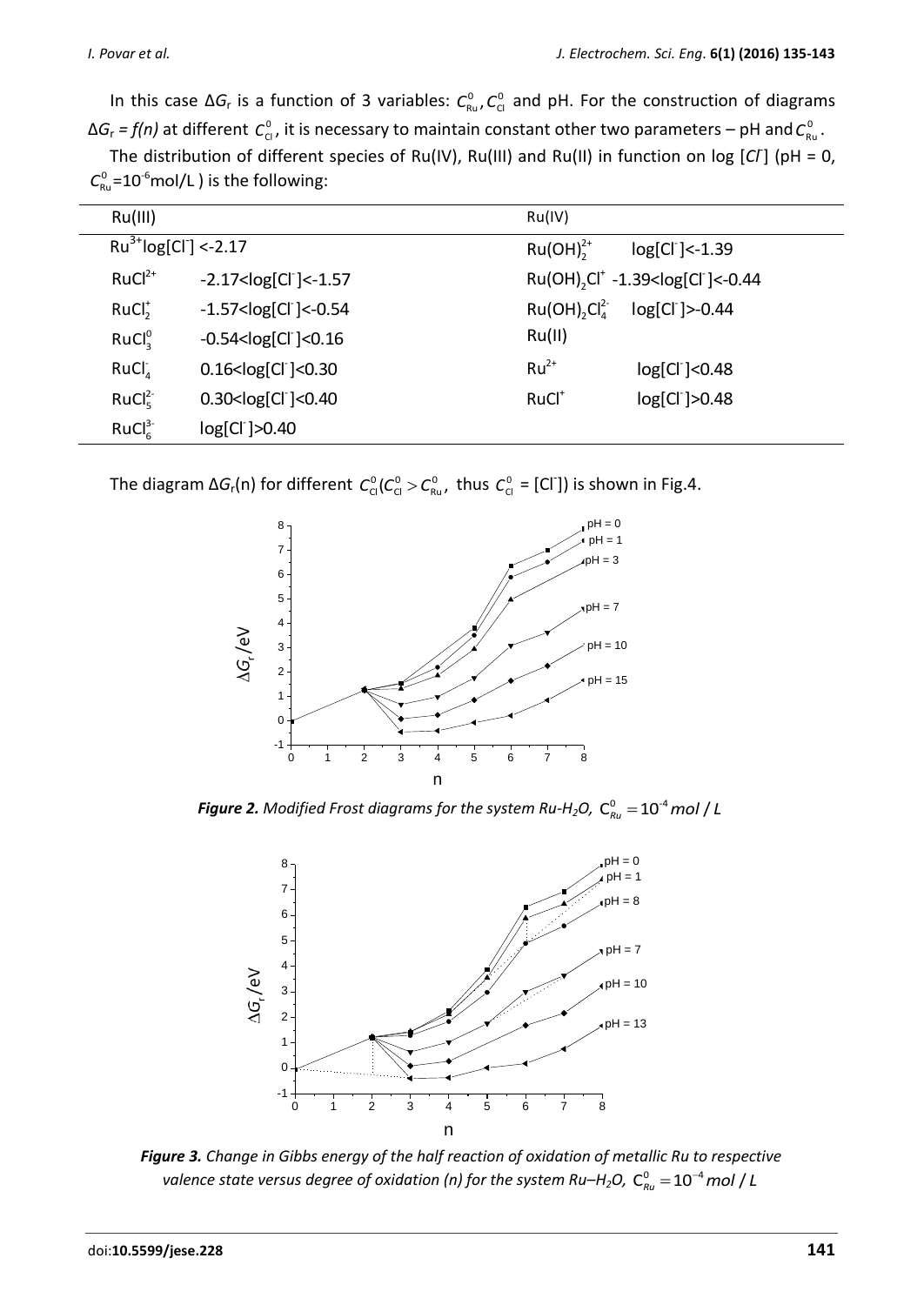

*Figure 4. The diagram ΔGr(n) for the system Ru–Cl- -H2O,*  0 6 10 / *C mol L Ru*

# **Conclusions**

- **1.** The development of Frost diagrams for the soluble and insoluble species of ruthenium has been performed. An essential point in the modified method is that instead of the standard Gibbs energy of formation of ions  $\Delta \tilde{G}_{f}^{0}(i)$ , the use of the Gibbs energy change of the oxidation half reaction of element up to the respective valence state under non-standard conditions has been introduced.
- **2.** A new type of diagrams for ruthenium species, based on the thermodynamic examination of the stability of solid phases and original conditions of mass balance in the heterogeneous systems, has been developed. The conditions of mass balance take into consideration all the chemical forms present in aqueous and solid phases, including inorganic and organic mononuclear and polynuclear forms.
- **3.** Within the developed approach, the effect of major factors influencing on the distribution and concentration of soluble and insoluble species of key components in heterogeneous systems can be analyzed. The developed method of presentation of Frost diagrams removes the previous shortcomings and allows rapid and quantitative problem solving on the possibility of disproportionation of ions in real, non-standard conditions.

# **References**

- [1] D. Shriver, P. Atkins, C. Langford, *Inorganic Chemistry*, Oxford University Press, Oxford, UK, 1994.
- [2] J. Warren, T. Tronic, J. Mayer, *Chemical reviews* **110** (2010) 6961-7001.
- [3] J. M. Martinez de llarduya, F. Villafane*, J. Chem. Ed.* **71** (1994) 480.
- [4] A. Michałowska-Kaczmarczyk, A. Asuero, M. Toporek, T. Michałowski, *Critical Reviews in Analytical Chemistry* **45** (2015) 241-269.
- [5] W. Koppenol, D. Stanbury, P. Bounds, *Free Radical Biology and Medicine* **49** (2010) 317- 322.
- [6] F. Armstrong, J. Hirst, *Proceedings of the National Academy of Sciences* **108** (2011) 14049- 14054.
- [7] J. Burgot, *Ionic Equilibria in Analytical Chemistry*, Springer, New York, USA, 2012, p. 247- 263.
- [8] A. Michałowska-Kaczmarczyk, M. Toporek, T. Michałowski, *Electrochimica Acta* **155** (2015) 217-227.